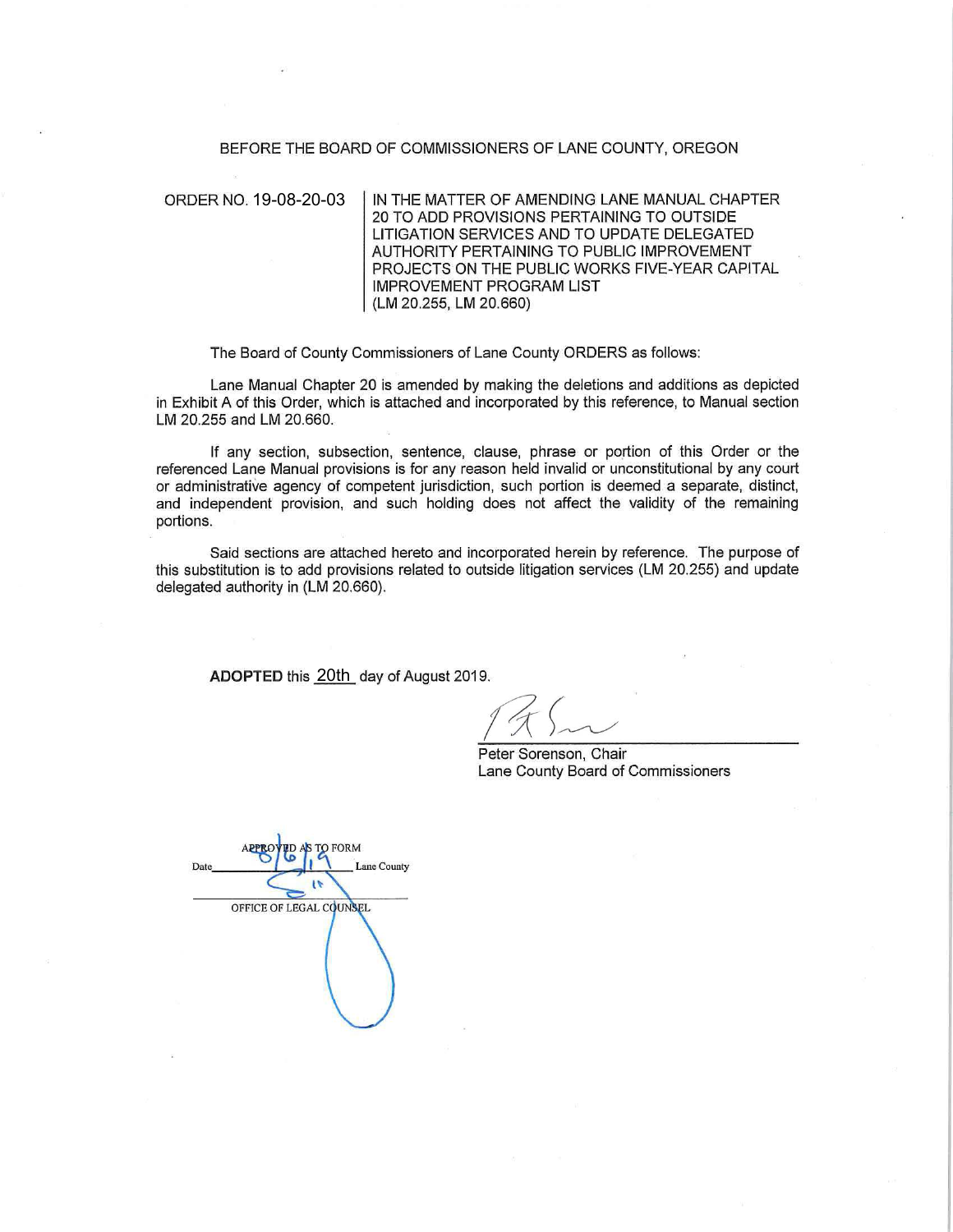## **20.255 Litigation Services.**

Subject to the limitations of LM 61.040, the County may contract for personal services related to litigation or legal matters without competitive selection when County Counsel deems it necessary to do so. Such services may include, but are not limited to, outside legal representation, expert witnesses, consultants, arbitrators, mediators, investigators or other specialized personnel. Notwithstanding the provisions of LM 20.670, the County Counsel's authority to contract for such services is not limited by amount or duration. However, County Counsel must advise the Board and the department of the status of such matters on a regular basis, not less than quarterly, including costs related to representation. *(Revised by Order No. 15-09-01-05, Effective 10-15-15)*

## **20.260 Employee Benefit Insurance.**

The County may purchase employee benefit insurance without competitive selection. *(Revised by Order No. 15-09-01-05, Effective 10-15-15)*

### **20.265 Investments.**

The County may contract for the purpose of the investment of public funds or the borrowing of funds without competitive selection, when such investment or borrowing is contracted pursuant to a enacted statute, order, ordinance, charter, or constitution.

*(Revised by Order No. 15-09-01-05, Effective 10-15-15)*

### **20.270 Insurance.**

(1) The County may purchase insurance without a formal competitive selection when the annual or aggregate premium is less than or equal to \$100,000.

(2) Contracts for insurance where either the annual or aggregate premium exceeds \$150,000 must be let by competitive selection or through an agent of record.

Agent of Record. The County may appoint a licensed insurance agent as its agent of record to perform insurance services in connection with more than one insurance contract, including the securing of proposals from insurance carriers for all coverages for which the agent of record is given responsibility, provided that:

(a) The County has made reasonable efforts to inform known insurance agents in the competitive market area that it is considering such appointment, including a public advertisement describing the nature of the agent of record services,

(b) The appointment does not exceed three years, and

(c) In making the appointment, the County has selected the agent most likely to perform cost-effective services.

*(Revised by Order No. 15-09-01-05, Effective 10-15-15; Revised by Order No.19-05-21-03, Effective 05-21-19)*

## **20.275 Oil or Hazardous Material Removal.**

The County may enter into contracts without competitive selection when necessary to comply with a cleanup order issued under the authority granted the Department of Environmental Quality (DEQ) under ORS Chapter 466, especially ORS 466.605 through 466.680, provided that:

(1) The order necessitates the prompt establishment and performance of the contract in order to comply with the statutes regarding spill or release of oil or hazardous material that have created an emergency condition,

(2) The order contains time limitations that do not permit hiring a contractor under the usual competitive selection procedures,

(3) To the extent reasonable under the circumstances, the County has encouraged competition by attempting to make informal solicitations or to obtain informal quotes from potential suppliers of goods or services, and

(4) The cleanup is conducted in accordance with the rules set forth at OAR 340-122-0205 to 340-122-0360.

*(Revised by Order No. 15-09-01-05, Effective 10-15-15)*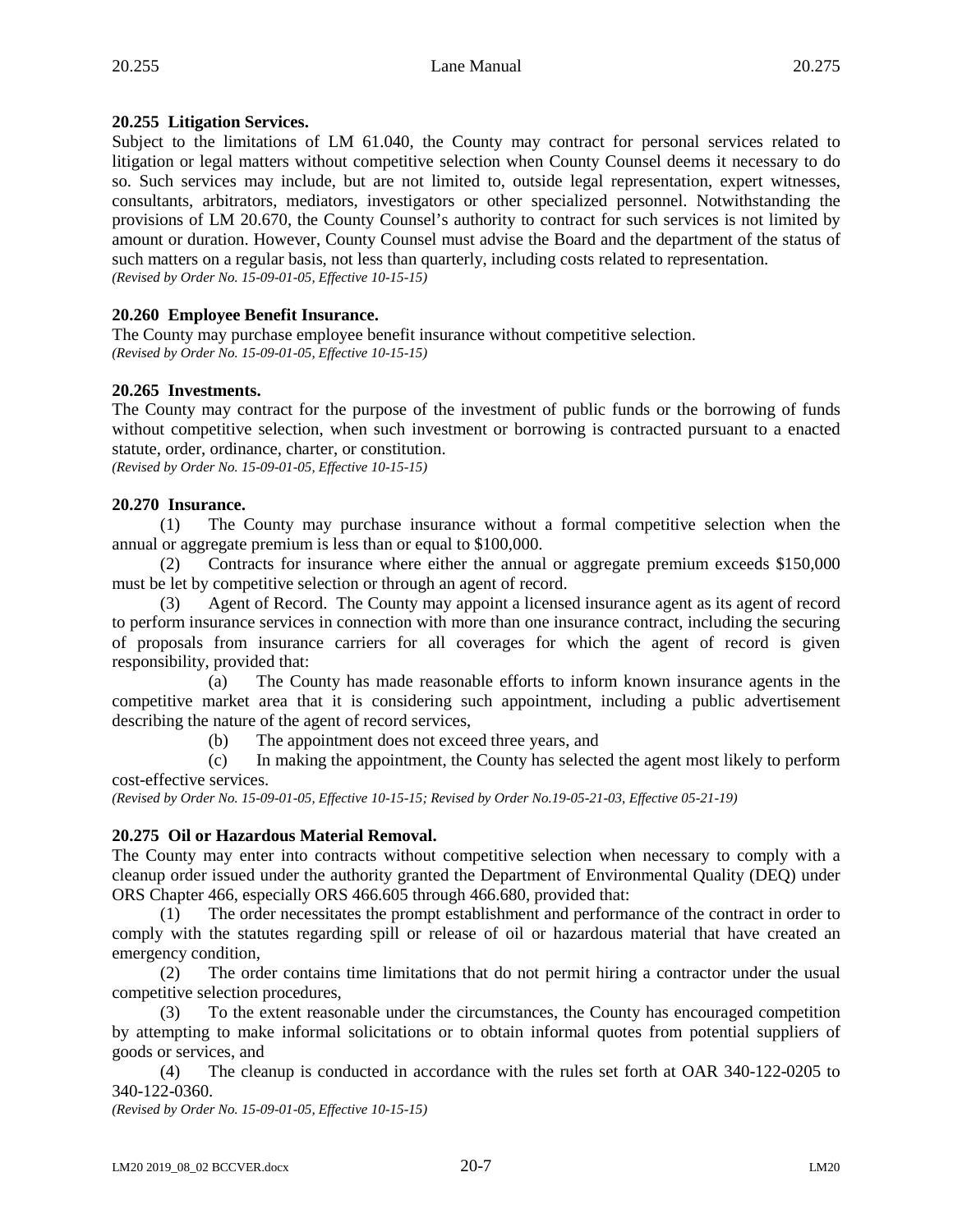# **20.660 County Administrator's Authority to Execute Contracts.**

(1) The County Administrator is delegated authority to execute all contracts and agreements that do not exceed \$150,000 in cost or revenue nor three years in length.

(2) The County Administrator is further delegated authority to execute contracts that exceed three years in length, or are by their terms self-renewing, but only if:

(a) The cost or revenue for the first three years does not exceed \$50,000, and

(b) The contract contains a provision allowing the County to terminate the contract upon not more than one year's notice.

(3) The County Administrator is further delegated authority to execute, without limitation of amount or length:

(a) All contracts that have been awarded or expressly approved by the Board.

(b) Contracts specifically identified in a budget adoption order or supplemental budget order approved by the Board.

(c) Insurance nonwaiver agreements and insurance endorsements to original policies.

(d) Land use improvement agreements, Building Program Quick Start Agreements and acceptance and release of land use performance bonds.

(e) Contracts and assignments for the collection of County judgments.

(f) All contracts that implement public improvement projects described on the adopted Public Works five-year Capital Improvement Program list, the adopted Parks Capital Improvement Program priorities list, and the Public Works and County Administration public improvement lists prepared for filing with the Commissioner of the Bureau of Labor and Industries (BOLI) pursuant to ORS 279C.305. This delegation includes, without limitation, contracts to prepare for, design, administer, and construct listed projects, as well as those contracts reflecting the County paid portion of the project, those reflecting any amount to be paid by other governmental agencies or housing development entities for assisted housing projects, and those covering environmental mitigation responsibility.

*(Revised by Order No. 15-09-01-05, Effective 10-15-15; Revised by Order No.19-05-21-03, Effective 05-21-19)*

## **20.665 County Administrator's Authority to Execute Amendments.**

Subject to the limitations on cumulative contract amount in LM 20.630, the County Administrator is delegated authority to:

(1) Execute amendments to contracts that do not cause the contract amount to exceed \$150,000 in cost or revenue nor three years in length,

(2) Execute amendments to contracts, without limitation of amount or length, if the amendment amount or length is within limits authorized by the Board for that specific contract or class of contracts, and

(3) Execute amendments to contracts where the original contract amount exceeds \$150,000, subject to the following limitations:

(a) If the original contract amount is greater than \$500,000, the total of all amendments to that contract may not exceed 25 percent of the contract amount approved by the Board.

(b) If the original contract amount is \$500,000 or less, the total of all amendments may not exceed 50 percent of the contract amount approved by the Board, and

(c) The amendment does not extend the length of the contract beyond three years, unless the original contract contained a provision for a longer duration and was awarded or expressly approved by the Board.

*(Revised by Order No. 15-09-01-05, Effective 10-15-15; Revised by Order No.19-05-21-03, Effective 05-21-19)*

## **20.670 Department Directors' Authority to Execute Contracts and Amendments.**

(1) Each Department Director is delegated authority to execute contracts that do not exceed \$50,000 nor three years in length.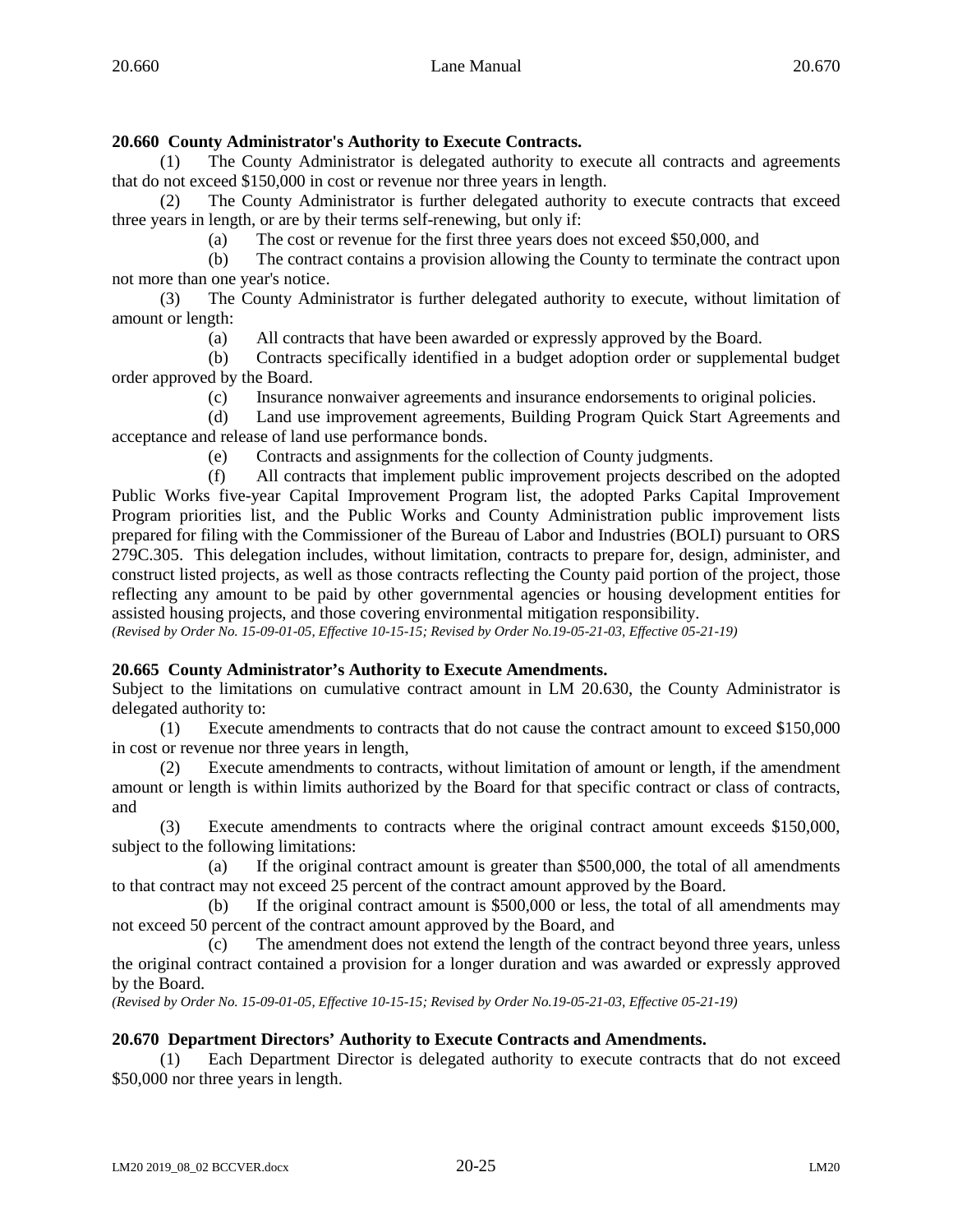### **20.255 Litigation Services.**

**Subject to the limitations of LM 61.040,** The County may contract for personal services related to litigation or legal matters without -competitive selection when County Counsel deems it necessary to do so**.**, **Such services may** includ**e**ing**,** but **are** not limited to**,** outside legal representation, expert witnesses, consultants, arbitrators, mediators, investigators or other specialized personnel. **Notwithstanding the provisions of LM 20.670, the County Counsel's authority to contract for such services is not limited by amount or duration. However, County Counsel must advise the Board and the department of the status of such matters on a regular basis, not less than quarterly, including costs related to representation.**

*(Revised by Order No. 15-09-01-05, Effective 10-15-15)*

#### **20.260 Employee Benefit Insurance.**

The County may purchase employee benefit insurance without competitive selection. *(Revised by Order No. 15-09-01-05, Effective 10-15-15)*

#### **20.265 Investments.**

The County may contract for the purpose of the investment of public funds or the borrowing of funds without competitive selection, when such investment or borrowing is contracted pursuant to a enacted statute, order, ordinance, charter, or constitution.

*(Revised by Order No. 15-09-01-05, Effective 10-15-15)*

#### **20.270 Insurance.**

(1) The County may purchase insurance without a formal competitive selection when the annual or aggregate premium is less than or equal to \$100,000.

(2) Contracts for insurance where either the annual or aggregate premium exceeds \$150,000 must be let by competitive selection or through an agent of record.

(3) Agent of Record. The County may appoint a licensed insurance agent as its agent of record to perform insurance services in connection with more than one insurance contract, including the securing of proposals from insurance carriers for all coverages for which the agent of record is given responsibility, provided that:

(a) The County has made reasonable efforts to inform known insurance agents in the competitive market area that it is considering such appointment, including a public advertisement describing the nature of the agent of record services,

(b) The appointment does not exceed three years, and

(c) In making the appointment, the County has selected the agent most likely to perform cost-effective services.

*(Revised by Order No. 15-09-01-05, Effective 10-15-15; Revised by Order No.19-05-21-03, Effective 05-21-19)*

### **20.275 Oil or Hazardous Material Removal.**

The County may enter into contracts without competitive selection when necessary to comply with a cleanup order issued under the authority granted the Department of Environmental Quality (DEQ) under ORS Chapter 466, especially ORS 466.605 through 466.680, provided that:

(1) The order necessitates the prompt establishment and performance of the contract in order to comply with the statutes regarding spill or release of oil or hazardous material that have created an emergency condition,

(2) The order contains time limitations that do not permit hiring a contractor under the usual competitive selection procedures,